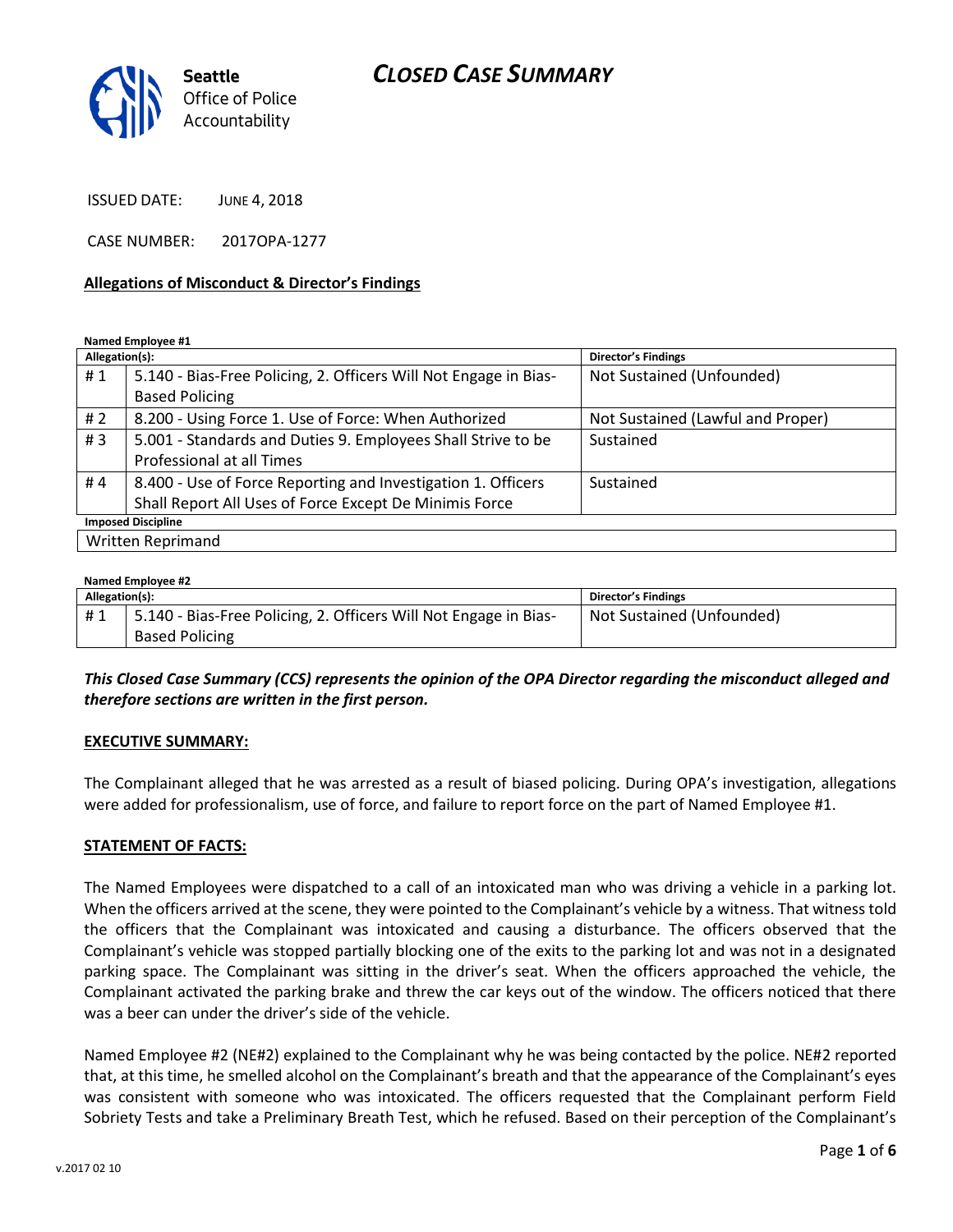

# *CLOSE CASE SUMMARY*

OPA CASE NUMBER: 2017OPA-1277

condition and on witness statements, the officers developed probable cause to arrest the Complainant for DUI and took him into custody. At the time of the Complainant's arrest, he was read Miranda warnings.

The officers' contact with the Complainant, his arrest, and his time in custody was captured on Department video. The Named Employees' Body Worn Video (BWV) is the clearest record of what occurred. During their contact with the Complainant, he was initially responsive and cooperative with the officers. However, he was very emotional at times and appeared to be unstable. Once he was placed in the patrol car, however, and informed that he was being arrested for DUI, he became more combative, including raising his voice and swearing at the officers.

During this time, NE#2 was the primary officer interacting with the Complainant. He generally spoke with the Complainant calmly and respectfully. At one point, he told the Complainant that he would speak with him only if the Complainant would talk to the officers politely. While NE#2 was interacting with the Complainant, Named Employee #1 (NE#1) ran the Complainant's name through the patrol vehicle's MDT system and closed the windows of the Complainant's car per his request. NE#1 then walked back over to the patrol vehicle and NE#2 asked if he was "comfortable" staying with the Complainant while NE#2 went to gather evidence and speak with witnesses. NE#1 said that he was and NE#2 walked away.

While together in the car, the Complainant asked NE#1 if he spoke. NE#1 responded that he did. The Complainant then asked if NE#1 had a voice and NE#1 stated: "yeah I have a voice, you hear it, don't you?" The Complainant said: "Can you respond to me right now?" NE#1 responded: "I just did twice." The Complainant began talking about his daughter getting kidnapped and appeared to meander in this area (this became a consistent trend of the Complainant's ongoing statements). He again became very emotional and spoke to NE#1 without NE#1 responding for a period of time.

NE#2 then returned to the patrol vehicle and engaged in a further conversation with the Complainant. NE#2 again explained that the Complainant was being arrested for DUI. The Complainant stated that he was simply sitting in the driver's seat and was not operating the vehicle, as demonstrated by the fact that he threw the keys outside of the window. NE#2 said that it did not matter as the Complainant was still in "control" of the vehicle as a matter of law.

After a period of time and while waiting for the tow truck to arrive, the Complainant continued to speak with the officers and argue about why he had been arrested. NE#2 began to engage with the Complainant. NE#1 began to engage with him as well. Both told him that they were doing their jobs by arresting him and making sure that he did not harm anyone while driving drunk. NE#2 told the Complainant that he would not interact with him if he was yelling. The conversation then calmed down.

The Complainant started to again argue about his arrest. NE#2 tried to redirect him to talk about his family. The Complainant started to call NE#2 "rookie" and stated that he did not do anything. The tow truck then arrived and towed the vehicle. At that time, the officers left the scene with the Complainant in the patrol vehicle.

During the transport of the Complainant to the precinct, he asked NE#1 what he was being arrested for. NE#1 stated: "What did my partner say you were being arrested for?" NE#2 then told the Complainant that NE#1 was less tolerant than he was and that the Complainant should not yell at NE#1. NE#1 told the Complainant that he was arrested for DUI. NE#1 began arguing with the Complainant concerning the basis for the arrest. The Complainant then repeatedly called NE#1 "bro." NE#1 responded that his name was not "bro." The Complainant discussed the fact that NE#1 was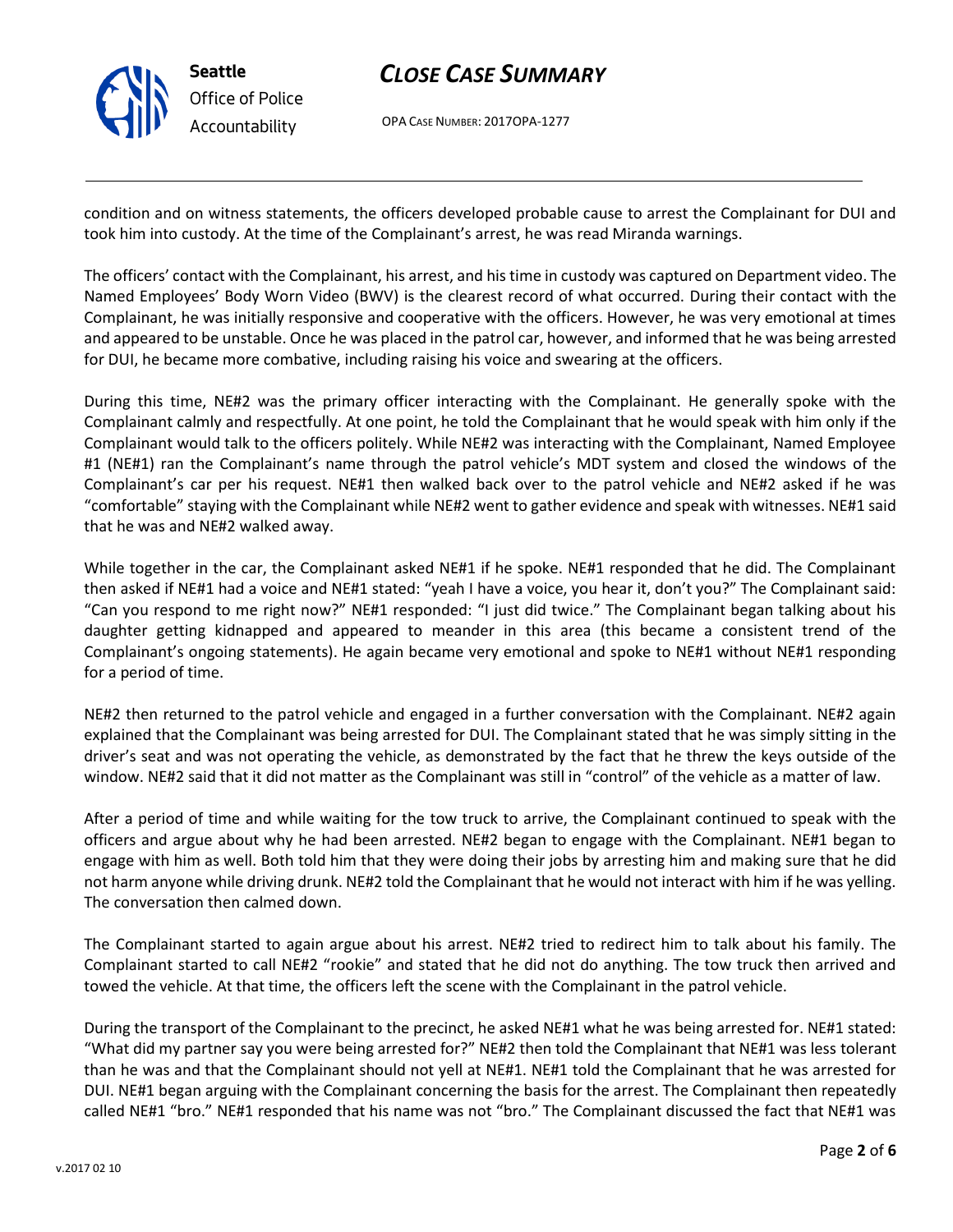



OPA CASE NUMBER: 2017OPA-1277

from the South and he said to NE#1: "and you're still going to do that bullshit." NE#1 responded: "Damn right I'm going to do it, because it's my job." They continued to go back and forth and NE#1 raised his voice at the Complainant, telling the Complainant again to not call him "bro." The Complainant then mentioned NE#1's "momma" and NE#1 asked what he said about his mother, quickly got out of the patrol vehicle, and approached the rear passenger side, where NE#2 was standing. NE#2 told NE#1 not to pull the Complainant out of the car while the Complainant was angry. NE#2 suggested that they leave the Complainant in the vehicle to calm down.

After a period of time, the officers then transported the Complainant from the precinct to Northwest Hospital. While parked in front of the hospital, the Complainant continued to talk, mostly directing his attention to NE#1. At one point, NE#1 told the Complainant that he needed to stop talking so that NE#1 could communicate with NE#2. NE#1 then said: "I'm going to ask you one more time to shut the hell up I'm trying to think." The Complainant then referenced NE#1 beating him up. NE#1 responded: "If I wanted to beat you I would have done it before we got here." NE#1 continued to engage in a back and forth with the Complainant. At one point, NE#1 said: "At least I'm going home today, where are you going?" He repeated that multiple times, insinuating that he was going home after work but that the Complainant was going to jail. NE#2 told NE#1 to not interact with the Complainant anymore; however, NE#1 continued to do so.

After a break in the back and forth between NE#1 and the Complainant, the Complainant continued talking to himself. He spoke non-stop for virtually the entirety of his time in the patrol vehicle. NE#2 eventually left the vehicle and the Complainant started trying to get NE#1's attention. He was ultimately able to do so. NE#1 then began arguing with the Complainant and telling him that the entirety of their conversation, including the insults, was recorded on camera. NE#2 then returned to the vehicle. He remained inside for around 40 minutes and then again departed, leaving NE#1 and the Complainant together in the car.

The Complainant asked NE#1 if he could speak with his sergeant and NE#1 stated that there was no sergeant there and that the Complainant already spoke to the sergeant at the precinct. The Complainant then alleged that the subject had assaulted him. NE#1 repeated this allegation to him and the Complainant responded that NE#1 had physically assaulted him. NE#1 did not relay the allegation of assault to NE#2 or to any other Department employee. The officers then executed the search warrant for the Complainant's blood at the hospital. The conversation continued between the officers and the Complainant throughout that time. A sergeant responded to the hospital but the Complainant continued to complain and indicated that he wanted to file an OPA complaint.

After they left the hospital, the Complainant began arguing with NE#1. At one point, NE#1 asked the Complainant whether he was threatening him. Both officers continued to argue about this matter with the Complainant. The Complainant and NE#1 then engaged in a conversation concerning profiling with NE#1 saying that the Complainant was actually profiling him. NE#2 told NE#1 to be careful about what he said, but NE#1 indicated that he was going to engage with the Complainant. NE#1 ultimately showed the Complainant his hat and asked him if he could read or if he was illiterate. The parties continued to interact and engage in conversation through the conclusion of the incident.

This matter was referred to OPA by a sergeant to whom the Complainant made biased policing allegations. Based on OPA's review of the video, OPA added a professionalism allegation against NE#1. OPA also alleged force and force reporting allegations against NE#1 based on the Complainant's assertion that NE#1 physically assaulted him.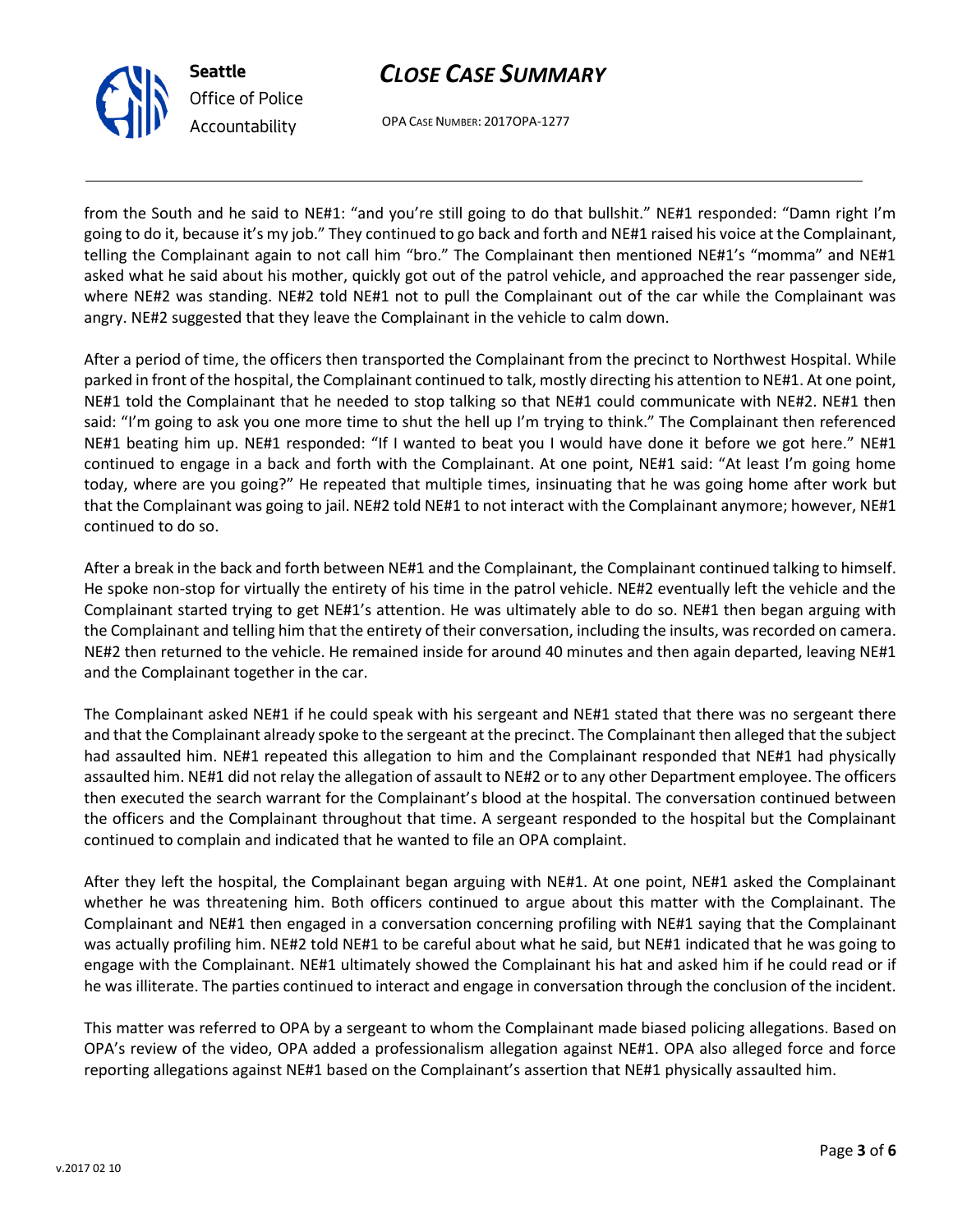

## *CLOSE CASE SUMMARY*

OPA CASE NUMBER: 2017OPA-1277

#### **ANALYSIS AND CONCLUSIONS:**

#### **Named Employee #1 - Allegation #1** *Bias-free Policing - 5.140 - Bias-Free Policing, 2. Officers Will Not Engage in Bias-Based Policing*

The Named Employees made contact with the Complainant due to the fact that witnesses reported that he was intoxicated, engaging in a disturbance, and driving his vehicle. When the officers arrived at the scene, the Complainant was sitting in the driver's seat and threw the car keys outside of the window. Based on this conduct, I conclude that, as a matter of law, he was in control of the vehicle. The officers believed, given their experience, that the Complainant was intoxicated and observed a beer can underneath the car. As such, the officers had abundant probable cause to arrest the Complainant for DUI, despite the Complainant's contention to the contrary.

For these reasons, I conclude that the Complainant's conduct, not his race, was the basis for his stop, arrest, and detention. I find no evidence that the Named Employees engaged in any bias in this matter. Accordingly, I recommend that this allegation be Not Sustained – Unfounded.

#### Recommended Finding: **Not Sustained (Unfounded)**

#### **Named Employee #1 - Allegation #2** *Force - Use - 8.200 - Using Force 1. Use of Force: When Authorized*

As discussed above, while in the patrol vehicle, the Complainant alleged that NE#1 assaulted him. There is no evidence, video or otherwise, that such force was ever used. Moreover, aside from making this claim while in the patrol vehicle, the Complainant never alleged to any Department supervisor that he had been subjected to excessive force. Indeed, the Complainant's only complaint was that the officers had engaged in biased policing. Moreover, there was no evidence that the Complainant suffered any injuries as a result of his arrest, let alone injuries consistent with an assault.

As I find that the force alleged did not occur, I recommend that this allegation be Not Sustained – Unfounded.

#### Recommended Finding: **Not Sustained (Unfounded)**

### **Named Employee #1 - Allegation #3** *Professionalism - 5.001 - Standards and Duties 9. Employees Shall Strive to be Professional at all Times*

SPD Policy 5.001-POL-9 instructs that SPD employees shall strive to be professional at all times. It further states the following: "Regardless of duty status, employees may not engage in behavior that undermines public trust in the Department, the officer, or other officers." Officers "will avoid unnecessary escalation of events even if those events do not end in reportable uses of force."

At the outset, I note that the Complainant was certainly a difficult individual to deal with. He spoke, often loudly and irrationally, during virtually his entire time in the custody of the Named Employees. He took particular issue with NE#1 and spent a significant amount of time trying to interact with him and, at times, apparently trying to get under NE#1's skin. The Complainant was successful in this regard.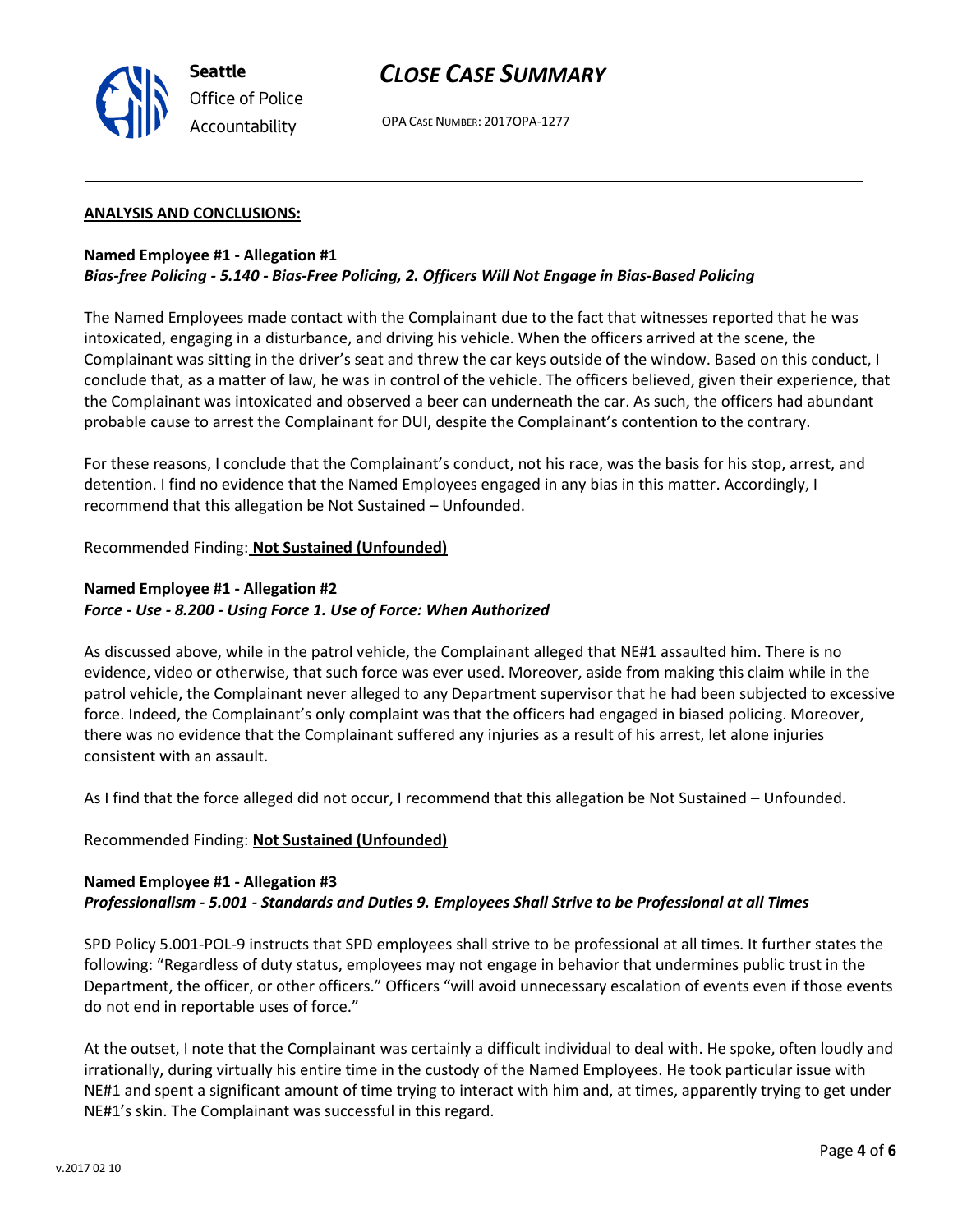

# *CLOSE CASE SUMMARY*

OPA CASE NUMBER: 2017OPA-1277

NE#1 continually engaged in a back and forth with the Complainant. While the Complainant made numerous inappropriate and rude comments during that time, NE#1 lowered himself to the Complainant's level and, in doing so, violated the Department's professionalism policy.

Most notably, the following comments were, in my opinion, unprofessional: "I'm going to ask you one more time to shut the hell up I'm trying to think"; "If I wanted to beat you I would have done it before we got here"; "At least I'm going home today, where are you going?" and the repeated insinuations that NE#1 was going home after work but that the Complainant was going to jail; and when NE#1 asked the Complainant if he could read or if he was illiterate.

Ultimately, officers are required to deal with individuals who are experiencing their worst moments. They have been arrested because they are suspected of committing a crime, they may be intoxicated, they may be violent, they may suffer from mental illness. Inherent in these interactions is that officers may be subjected to rude or harassing comments. Officers are held to a higher standard than these individuals. The Department and the community expects that officers will take the high road and will not engage in an insulting back and forth with those in their custody. Here, NE#1 failed to meet these expectations. He, instead, took the Complainant's bait and engaged in an unproductive and problematic ongoing dialogue, which included multiple unprofessional statements. This was the case even though NE#2 tried, on multiple occasions, to prevent him from doing so. Unfortunately, NE#1 did not listen to NE#2 and, instead, allowed the Complainant to goad him into an extremely negative interaction. I find that this conduct violated Department policy and, as such, I recommend that this allegation be Sustained.

#### Recommended Finding: **Sustained**

### **Named Employee #1 - Allegation #4** *Force - Reporting - 8.400 - Use of Force Reporting and Investigation 1. Officers Shall Report All Uses of Force Except De Minimis Force*

SPD Policy 8.400-POL-1 requires that officers report all uses of force except de minimis force. Here, the Complainant alleged that NE#1 "assaulted" him. NE#1 admittedly did not notify a supervisor of that allegation, document the allegation in a use of force report or any other report, or convey that allegation to OPA. When asked why he did not do so, NE#1 stated that because he did not use any force, he did not document or report it. However, NE#1 acknowledged that, pursuant to policy, he was required to do so.

Whether or not NE#1 used force in this instance (which I find that he did not), he was required to report the allegation of excessive force to a supervisor. This is mandated by policy and it is purposed to ensure that such allegations, even if meritless, are reviewed critically. He failed to do so in this case and, for that reason, I recommend that this allegation be Sustained.

Recommended Finding: **Sustained**

### **Named Employee #2 - Allegation #1** *Bias-free Policing - 5.140 - Bias-Free Policing, 2. Officers Will Not Engage in Bias-Based Policing*

For the same reasons as stated above (*see* Named Employee #1, Allegation #1), I recommend that this allegation be Not Sustained – Unfounded.